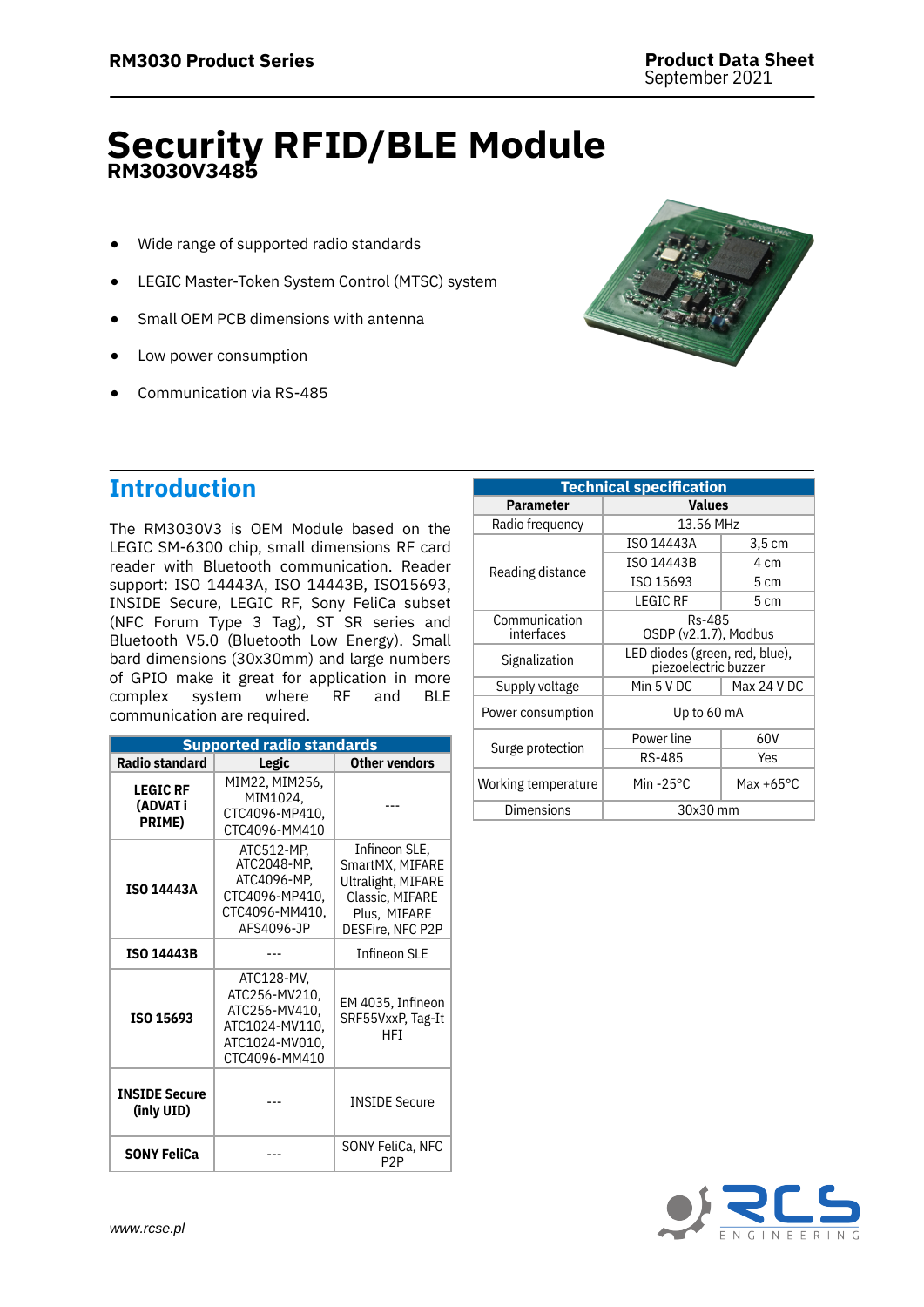# **Device Description**

Communication between the reader and the identifiers uses transmission in the 13.56 MHz band. Its main purpose is systems and applications that require the recording and reading of information stored in the card memory, such as: access control, electronic ticket, data access authorization, work time recording, etc. The output data format can be easily adjusted to different systems. Data on the card can be saved and read by the reader.

### **Security**

The security of the solution is based on the LEGIC Master-Token System Control (MTSC) system, allowing only designated cards and readers to work together within specially generated codes. This security system is based on physical Master-Token cards. The cardholder fully controls the security of the system. No passwords or access codes are used, which effectively prevents unauthorized disclosure of data. Data and applications are protected in various parts of the system with cryptographic methods using AES 128/256 bit, DES, 3DES algorithms.

# **I/O description**

All signals are provided on 2 connectors CON1 and

CON<sub>2</sub>

| <b>Pin description</b>                              |                             |                           |       |
|-----------------------------------------------------|-----------------------------|---------------------------|-------|
| <b>Function</b>                                     | <b>Comment</b>              |                           |       |
| CON1 (testing and development) If unused, keep pins |                             |                           |       |
| open.                                               |                             |                           |       |
| <b>BOOT</b>                                         | Force uC to software update |                           |       |
| <b>SWCLK</b>                                        | SWD clock                   |                           |       |
| SWDIO                                               | SWD data input/output       |                           |       |
| RST                                                 | uC Reset (active low)       |                           |       |
| RxUart                                              | Independent debug port RX   |                           |       |
| TxUart                                              |                             | Independent debug port RX |       |
| CON2                                                |                             |                           |       |
| 7V - 24V                                            |                             |                           |       |
| (max 30V)                                           | Power supply DC             |                           |       |
| GND                                                 | <b>GND Power</b>            |                           |       |
| 5٧                                                  | Power supply DC             |                           |       |
| ADC1                                                | Analog to digital converter |                           |       |
| A                                                   | RS-485                      |                           |       |
| B                                                   | RS-485                      |                           |       |
| <b>I/O Pins Voltage Characteristics</b>             |                             |                           |       |
|                                                     |                             | MAX                       | 0.99V |
| Input low-level voltage                             |                             |                           |       |
| Input high-level voltage                            |                             | MIN                       | 1.8 V |
| Output low-level voltage                            |                             | TYP                       | 0.3V  |
|                                                     |                             | MAX                       | 0.6V  |



User can identify available hardware configuration by checking configuration on uC pins. More information are shown in table below.

| <b>Pin description</b> |          |                |  |
|------------------------|----------|----------------|--|
| Pin PA10               | Pin PA11 | <b>Variant</b> |  |
|                        |          | RS-485         |  |
|                        |          | RS-232         |  |
|                        |          | 12C            |  |
|                        |          | Wiegand        |  |

#### **RS-485**

The RS-485 serial bus interface standard transmits differential balanced signals. This has strong anti-interference ability in the common mode, allows a twisted pair transmitter driver on a number of connected devices. The communication distance is up to 1200 meters, the rate is up to 20Mbps, and it can be used in high noise environments, such as industrial automation. In an RS485 network at any time only one device is in the sending state, and all other equipment should be in the receiving state.

RS-485 works on pins A and B on connector 2.

Standard defining the electrical characteristics for use in serial communications systems. Default baudrate RM3030v3 RS-485 is 115200 b/s. Pins A and B are secured protected against overvoltage.

#### **Microcontroller**

The device uses the ATSAML11E16A microcontroller.

## **MODBUS**

The MODBUS protocol is a communication protocol based on master/slave or client/server architecture. The primary purpose of the protocol is facilitating reliable, fast communication between automation and field devices.

Appropriate firmware is required for proper use of the reader with this protocol. Please check ordering information.

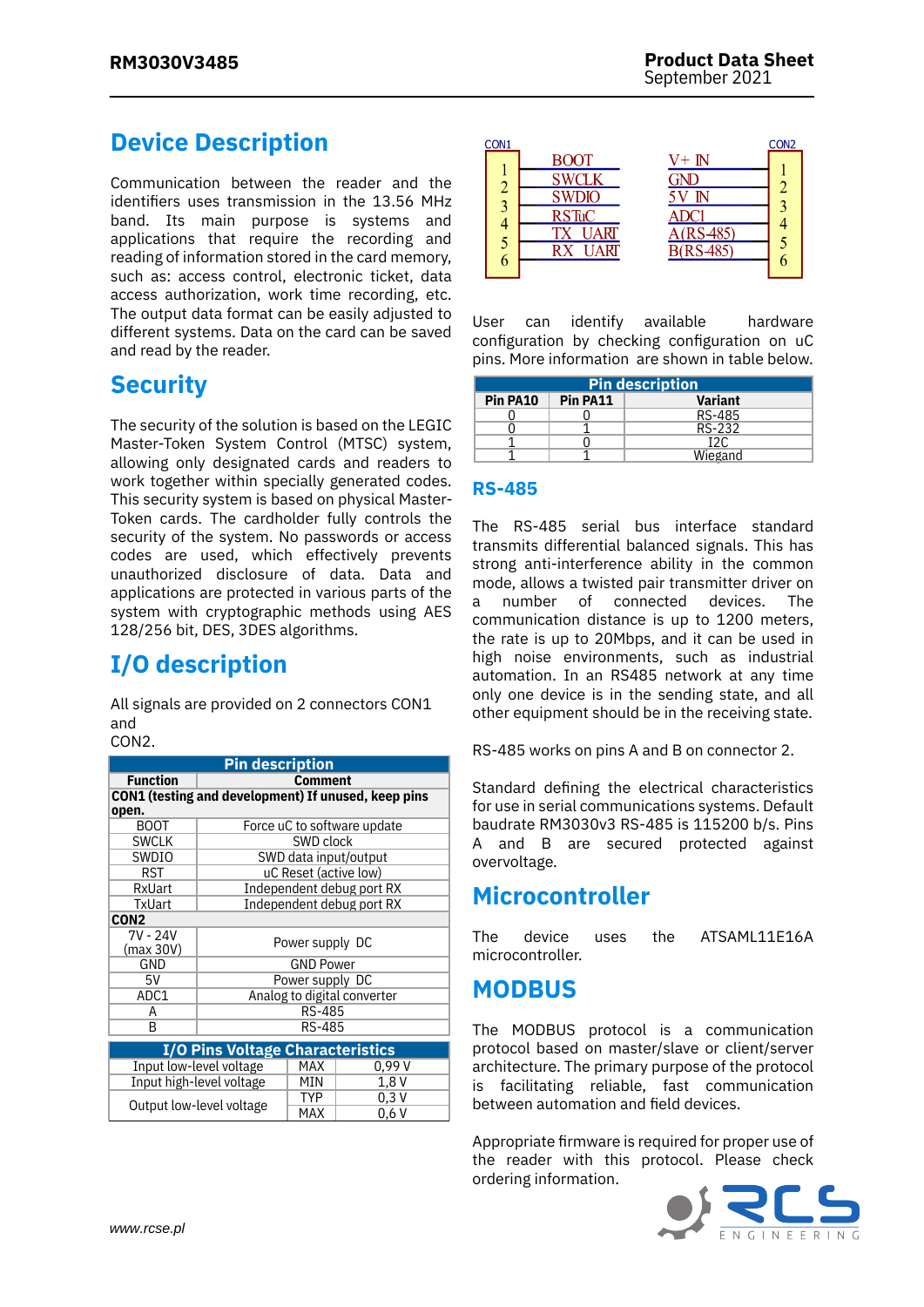## **OSDP**

OSDP is an open security standard that ensures two-way communication between readers and controllers. Such integrated devices can support advanced data encryption applications during transmission.

Appropriate firmware is required for proper use of the reader with OSDP (v2.1.7) Please check ordering information.

# **Dimensions**

Below you can find drawing of the bottom side (scale 4:1) with dimensions.<br> $\frac{V_{\text{iew from Bottom side (Scale 4:1)}}}{V_{\text{flow from Bottom side (Scale 4:1)}}$ 



| <b>Connector properties</b>     |                                             |  |
|---------------------------------|---------------------------------------------|--|
| <b>Function</b>                 |                                             |  |
| Square headers                  | $0.64$ mm                                   |  |
| <b>Pin Material</b>             | Copper Alloy                                |  |
| Boday Material                  | High-temperature<br>thermoplastic (UL94V-0) |  |
| Mating cycles                   | 50                                          |  |
| Pitch                           | 2,54 mm                                     |  |
| Rohs                            | Yes                                         |  |
| <b>Operating Temperature</b>    | $-55^{\circ}$ C ~ 105°C                     |  |
| Tolerance                       | ISO 406. ISO1101                            |  |
| <b>Electrical properties</b>    |                                             |  |
| <b>Insulation Resistance</b>    | $1000$ MΩ min                               |  |
| Withstanding Voltage            | 1500V AC                                    |  |
| <b>Current Rating</b>           | 3A continuous                               |  |
| Low Level Contact<br>Resistance | $20 \text{m}\Omega$ max                     |  |